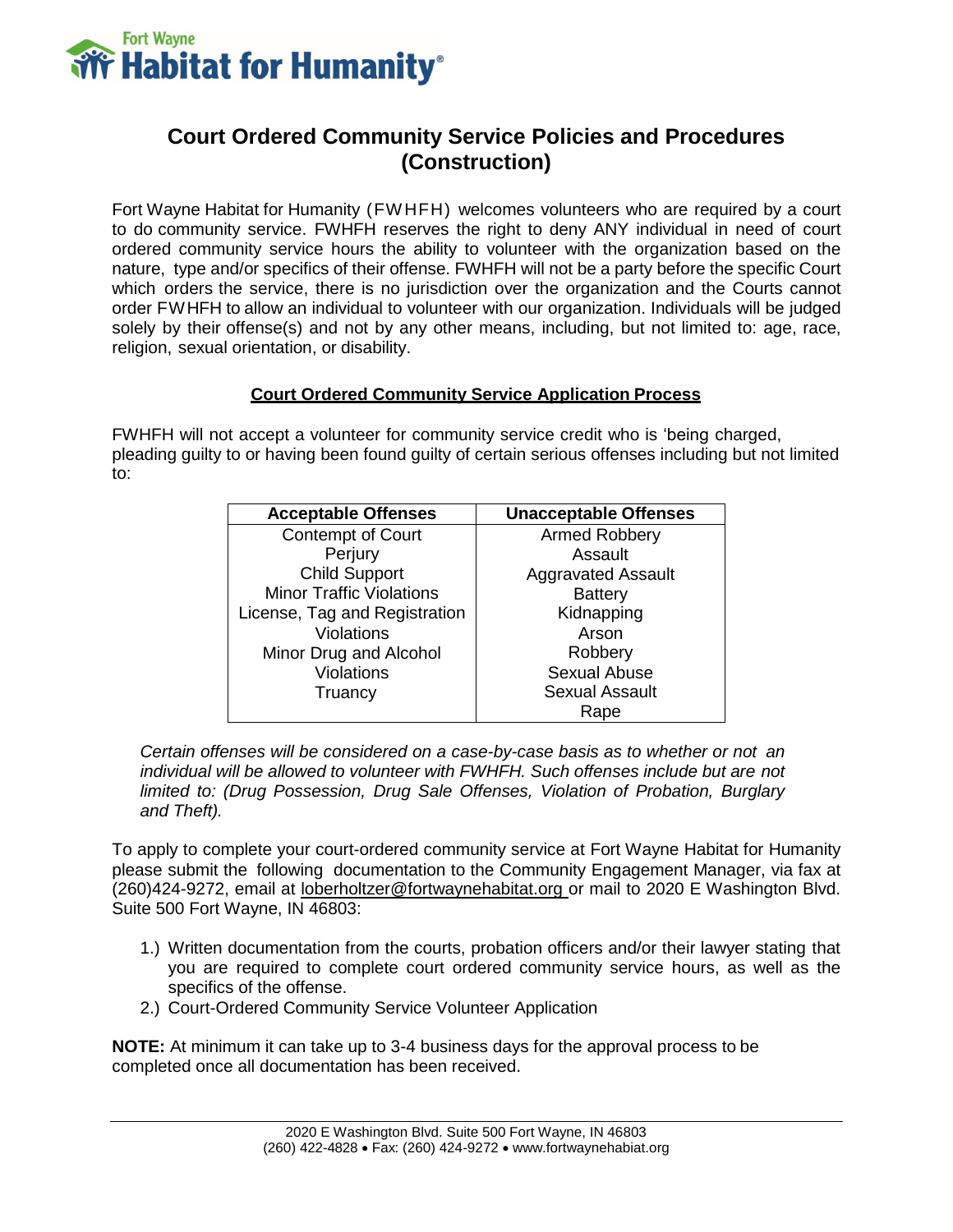

## **Court Ordered Community Service Volunteer Process**

After receiving approval from FWHFH to complete your volunteer hours with us, you will need to complete the following requirements in order to schedule and complete your volunteer hours:

- **Sign Waiver:** You must complete and sign a liability waiver. If you are 16 or 17 years old, you must complete the Minor Liability Waiver and have it signed by a parent or guardian.
- **Schedule Volunteer Opportunities:** All volunteer opportunities can be found on our website<http://fortwaynehabitat.volunteerhub.com/events/index> or by calling our Volunteer Coordinator. You must sign up in advance for the days you would like to volunteer. As volunteer opportunities may vary, please allow yourself plenty of time to complete your required hours before your due date. We have limited space and want all of our volunteers to have meaningful work when they volunteer with us. With this in mind, if you show up unannounced at the construction site without scheduling in advance, you will be asked to leave.
- **Sign In on the ReStore /Work-Site Sign-in Sheet:** Aside from tracking your hours personally and having them signed by a staff member, we ask that all of our volunteers sign in on our general volunteer sign-in sheet.
- **Work Registered Hours:** If you are unable to work a schedule shift, you will be able to remove yourself from the schedule by cancelling your events up to 24 hours prior to that event. This can be done through the Volunteer Calendar [\(http://fortwaynehabitat.volunteerhub.com/events/index\)](http://fortwaynehabitat.volunteerhub.com/events/index) or by calling the Community Engagement Manager. After the second date you are scheduled and do not show up without notice, you will be removed from future volunteer dates and no longer able to complete your hours with FWHFH.
- **Record Your Hours:** You are responsible for tracking your hours. If the organization you are doing community service for does not provide you with a sheet to record your hours, you will be required to use a FWHFH tracking sheet to record the date, the time you arrive, the time you leave, and a staff signature.

Once you have acquired the needed hours, please notify the Community Engagement Manager and submit your Community Service Hours tracking sheet. The Community Engagement Manager will sign any documents needed and submit them to you and/or the court and provide a validation letter within five business days. The letter will be on letterhead stating how many hours you completed, and in what capacity. **\*Note: No validation letters will be prepared without a validated time sheet. No Exceptions.**

For any questions about the FWHFH Community Service Policy and Procedures, please contact Laura Oberholtzer, Community Engagement Coordinator at [loberholtzer@fortwaynehabitat.org](mailto:loberholtzer@fortwaynehabitat.org) or (260)422-4828.